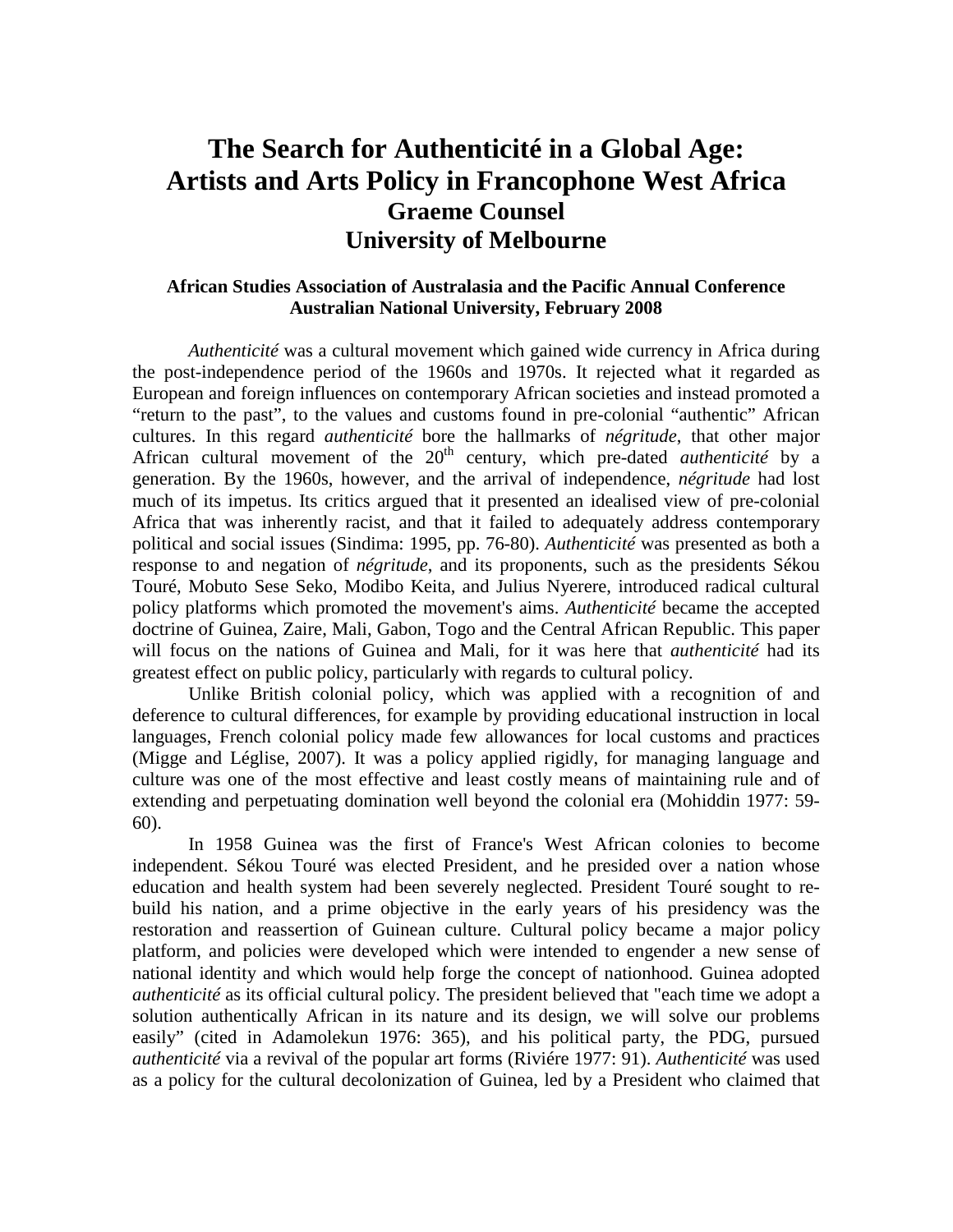"culture is a better means of domination than the gun" (Touré, cited in Oyler 2001, p. 585).

In early 1959 President Touré set about enacting Guinea's cultural policy. One of his first acts was to establish a national orchestra, stating that "our music should rise up from a world which once degraded it through the practice of colonial domination and assert the full rights of the people" (Guinean National Commission for UNESCO, 1979, p. 83). Sékou Touré banned all foreign music from the radio and disbanded all dance orchestras in the country (Counsel 2004). New orchestras and arts troupes were created in each of Guinea's 34 administrative regions. The musicians of these regional orchestras were trained by the national orchestras and were instructed by the government to create new songs and musical styles befitting their local regions and relevant to the new political and social era. Musicians were actively encouraged by the government to "exploit the national folklore through a mastery of African instruments intended for the rehabilitation of African culture; to take part in the foundation of a mass civilization; and to promote and affirm the African artistic personality" (Dukuré 1983, p. 54). This mass approach to culture saw more than 40 regional and national arts troupes recruit new members from virtually every village in Guinea. According to the government, these troupes were "beyond all linguistic, ethnic or racial barriers, [and] constitute in their unity the image of the Guinean nation" (Dukuré 1983, p. 26). Sékou Touré established annual arts competitions, a national recording label called Syliphone which released over 700 songs, and Guinean musical groups toured Africa and the world. Artists were encouraged to look at the past for inspiration, to utilise traditional instruments and melodies alongside of modern instruments, and to incorporate and rehabilitate historical figures in their song themes.

*Authenticité*, Guinean style, had caught Africa's imagination: "[all of] these successes were possible thanks to the application of the mass policy which liberated the creative capacities of the People and supported the return to African sources, the revalorization of traditional musical instruments, the rehabilitation of [Guinean] songs, and the setting-up of instrumental ensembles and modern orchestras which drew their repertoire from the content of popular culture" (Dukuré 1983, pp. 13-14). Guinea's musicians and artists pioneered the *authenticité* movement, which spread to neighbouring Mali. In seeking to address appropriate strategies for his own country Keita looked to the successful policies that Touré had introduced. Regional and national orchestras and troupes were formed, and arts festivals organised.

The Malian government, like Guinea's, exercised a rigid control over the arts. The role of the Arts Ministry in Mali is witnessed through a quote from the former Assistant to the High Commissioner: "Art which does not serve the people must be rejected. Art must serve the cause of the people, to help it to become aware, to emerge from its social, economic and political constraints. There is no neutral art. Art for art's sake does not exist" (Bengoro Coulibaly, cited in Touré 1966, p. 66, translation by Counsel). Government propaganda portrayed Mali's musicians as "militant young Africans", who had "sworn to serve their country by contributing with all their genius to the protection and revalorization of Malian musical art" and who had "suffered from the constriction inflicted on [them] by the dark night of colonialism" (Malian Ministry of Information, c.1971).

The *authenticité* movement in Guinea and Mali, as elsewhere, sought to instil a sense of national identity through the reinvigoration of traditional cultures. This poses a question, however, for which traditional cultures were to be the basis for the *authenticité*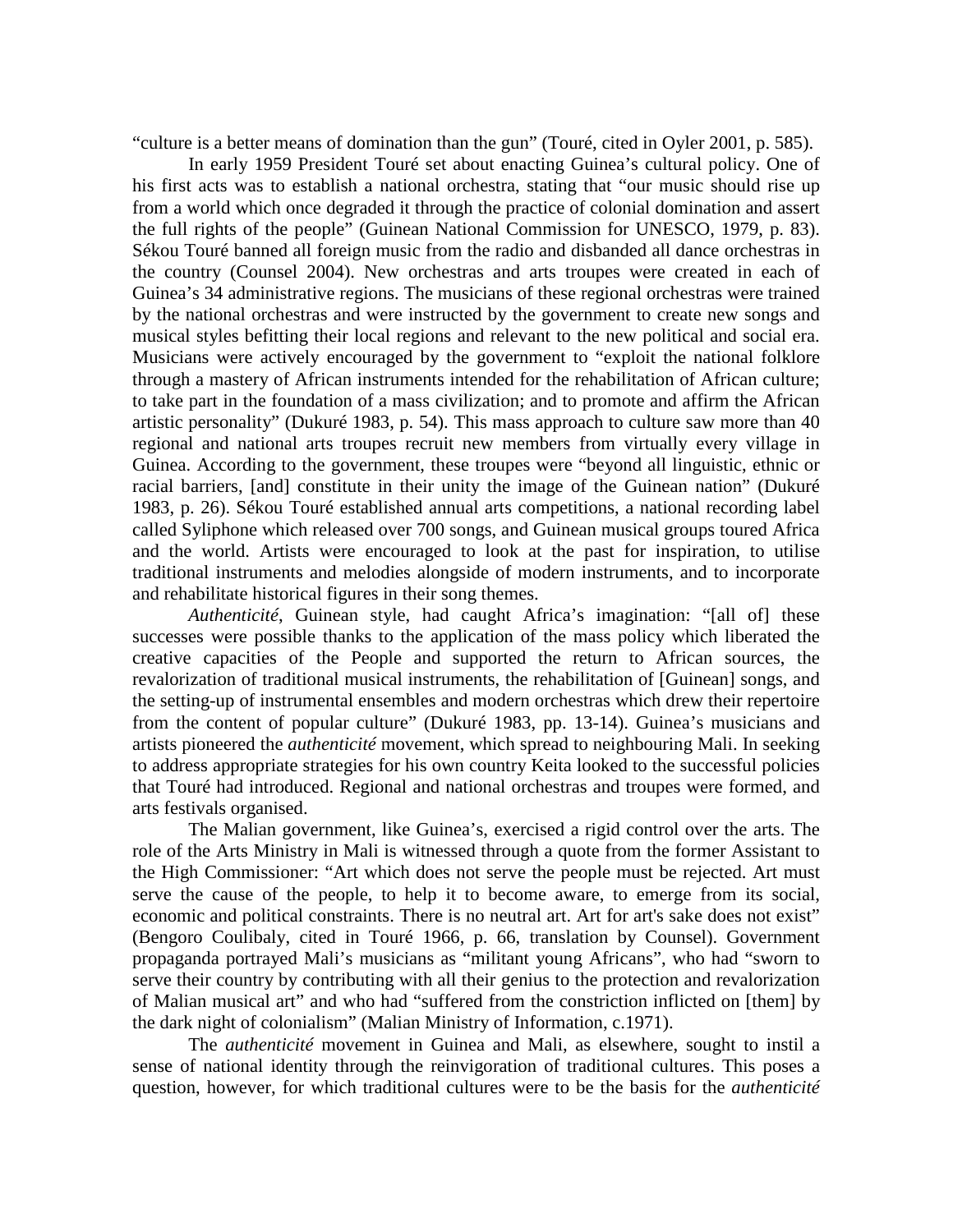movement? Moreover, if artists were to look at the past for inspiration, which past or pasts were to be appropriated? In Guinea, the government initially encouraged, broadcast and recorded groups from a broad range of ethnic backgrounds, in keeping with the basic socialist philosophy of mass representation. As the 1960s progressed, however, Sékou Touré's leadership was challenged by coups and internal dissent, and there was a marked shift in the ideological basis of *authenticité*. As Sékou Touré grew increasingly despotic and his government overtly totalitarian, rather than a mass approach to culture there was a narrowing of focus so that one culture, one history, and one voice came to represent Guinea. This voice was filtered through the *griots*.

Griots are the professional musicians of the Mandé culture and they inhabit large areas of West Africa. Griots trace their roots to the founding of the empire of Mali in the 13<sup>th</sup> century CE, and from that era to the present day they have fulfilled a pivotal role in their societies. Griots act as genealogists, and as the master of ceremonies at births, deaths, and weddings (Hale 1998). As oral historians, griots retain an extensive repertoire of epic narratives, which are songs which detail the exploits of famous individuals and tell of significant historical events. Oral methods of retention, such as story-telling and songs, have been the primary method by which West African histories have been passed down through generations, from griot to griot. The griot's knowledge of history is recognized by their widely-held description as "living libraries". Prior to the colonial era griots held positions in the royal courts, where they performed as court musicians, translators, and emissaries. Under colonialism their role was marginalised, as traditional rulers were deposed and replaced with colonial appointees.

In the search for an authentic voice to represent their nations, the leaders of both Guinea and Mali turned to the griots. In Guinea the vast majority of the personnel of the national orchestras, national ballet, and national traditional ensembles were griots. As both President Touré and Keita were from the same ethnic group as the griots, the Mandé, this is perhaps not surprising, however when one considers that the stated intention of their nation's cultural policies was to present multi-ethnic groups who "constitute in their unity the image of the nation" then a significant inconsistency is apparent. *Authenticité* had become compromised, for where the intention was to create a new national identity based upon the artistic troupes who reflected diverse ethnicities, in actuality the artistic troupes were being used to present to the population a Mandé aesthetic in the guise of nationalism. The great bulk of the personnel of the orchestras, for example, were griots, who modernised their songs and epic narratives to create new styles of music.

The griots' unique role as historians and the former voice of kings offered opportunities for exploitation by Sékou Touré and the PDG. The President had campaigned on his purported lineage to Almami Samory Touré, a Guinean national hero who fought the French in the 19<sup>th</sup> century, claiming that he was his grandson. The lineage has been a matter of dispute (Morgenthau 1964: 83), though this did not prevent the griot-dominated orchestras from proclaiming him a true heir. In song Guinean orchestras also sang praises to the President: "Sékou Touré you have the confidence of all the people... thank you for what you did and continue to do for us" (Keletigui et ses Tambourinis, "Mandjou", c. 1972) and praised his political party, the PDG. Guinea's orchestras also advocated government campaigns and policies (Horoya Band National, 'Alphabetisation', 1971). Many of these musicians depended on a government wage for their livelihood, as members of the national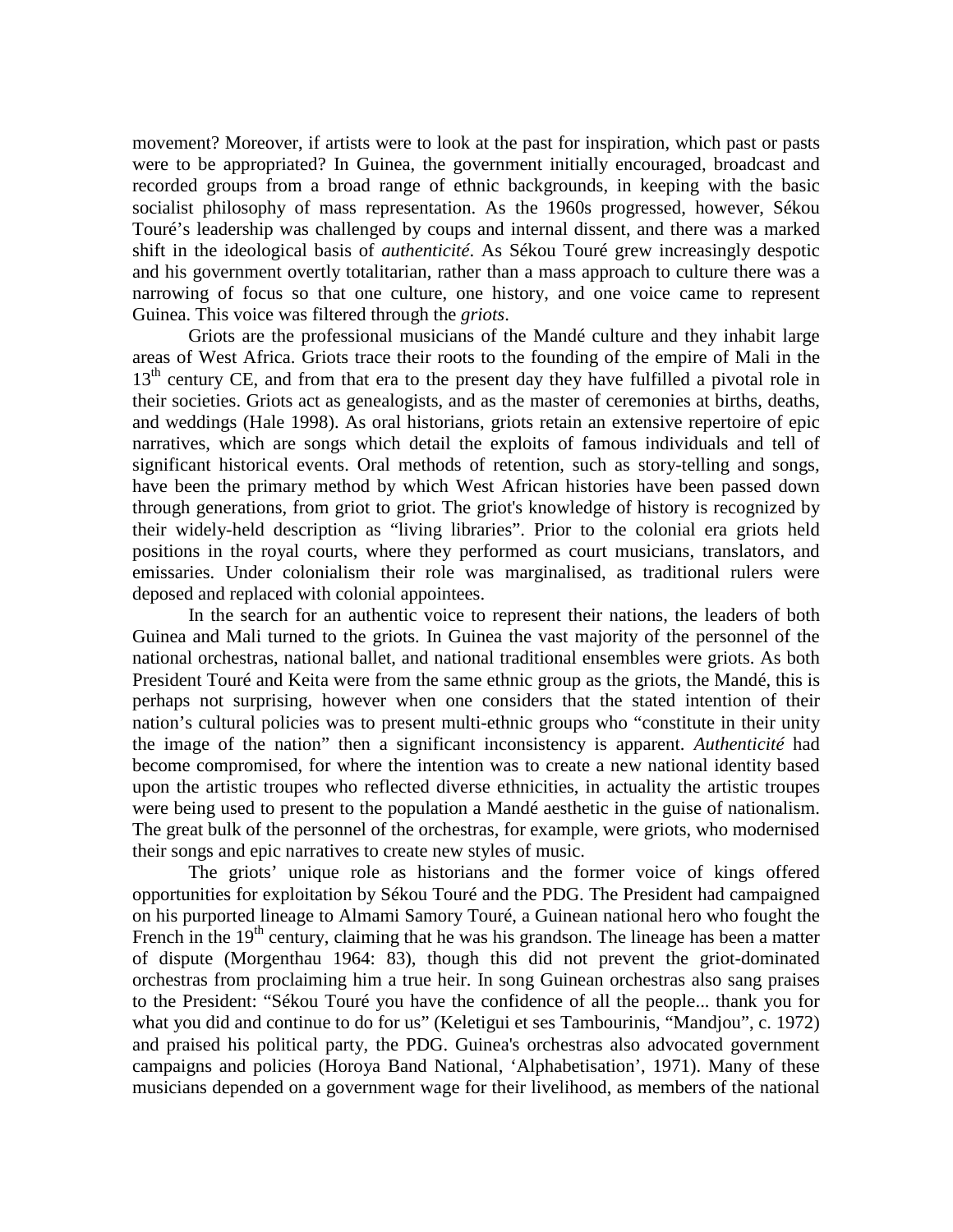orchestras were employed as civil servants. In the advancement of *authenticité* griots had become, in effect, the voice of the state. This situation was also witnessed in Mali, where via references in songs griots compared President Keita's lineage to Soundiata Keita, the legendary founder of the Malian empire. Thus, the leaders of the modern republics of Guinea and Mali were presented as heirs to heroic and noble figures, and the artistry of the griots presented as that which personified the indigenous arts.

Though Guinea boasted a regional orchestra in each of its 34 regions, a review of the catalogue of recordings by the state-controlled Syliphone label reveals a heavy bias towards Mandé groups. The Fulbé are Guinea's largest ethnic group, yet only one long play record from a total of 78 LPs was released by a Fulbé band (Télé Jazz de Télemélé, *La fete au Foutah*, 1980). Considered as opponents to the PDG, such was the persecution of the Fulbé and that over 1,000,000 people fled the country in order to escape both political and ethnic repression. The griots sang nothing of this, nor of the mass arrests and torture, the collapse of the economy, or the lack of democracy. *Authenticité* had become a vehicle with which to culturally and ethnically cleanse the nation, yet this was lost on the President who maintained his pro-multicultural values: "the best form of struggle against ethnic exclusiveness should not consist of a pure and simple denial of ethnic groups or even of some kind of repression. [It] should consist of a consciousness about the conditions for the survival and full growth of each ethnic group through a greater development, strengthening and full growth of the whole national community" (Sékou Touré, cited in Adamolekun 1976, p. 33). Yet this was hypocrisy, for while upholding a struggle against ethnic exclusiveness Touré's policies were actively promoting it. Syliphone, the national recording label, under-represented Fulbé culture while presenting "national" and "authentic" notions of Guinean culture that were viewed through a Mandé cultural prism.

*Authenticité* became embedded in government policy in Guinea with the launch of the Cultural Revolution in May 1968. A few months later Mali also launched a cultural revolution. In Mali, art and culture was now under the strict control of the government. President Keita announced that his government's role was to "uphold culture, for culture is the alpha and omega of all policy… We openly affirm that we are party men and we will resolutely take part in every domain of life, even art. We reject art in itself – [we reject] art for art's sake" (Keita, cited in Cutter 1968, p. 75). The Malian cultural revolution, however, did not reach its full potential, for in November 1968 a military coup ousted Modibo Keita, with Colonel Moussa Traoré installed as President. Traoré dissolved all of the national arts troupes and suspended the arts festivals. Griots, however, continued to be favoured by his regime, for many had established patronage ties to high-ranking members of the military. There are many recorded examples from the 1970s of praise songs to the military (e.g. Rail Band du Mali, "Armée Malienne", 1976) with the griot singers comparing generals and party leaders to illustrious warriors of the past. In doing so the griots insinuated that "the relationship between politics past and present had remained unabated by colonial influence" (Schulz, 2007, p. 194), and here *authenticité* had again been appropriated by the dominant political powers.

In the 1970s the orchestral music of Guinea and Mali reached its zenith. Orchestras from both nations toured widely, taking the message of *authenticité* to Africa and beyond. Many of the orchestras featured griots as singers, song writers, or lead instrumentalists, and their commercial recordings found success on the international market. The 1970s also saw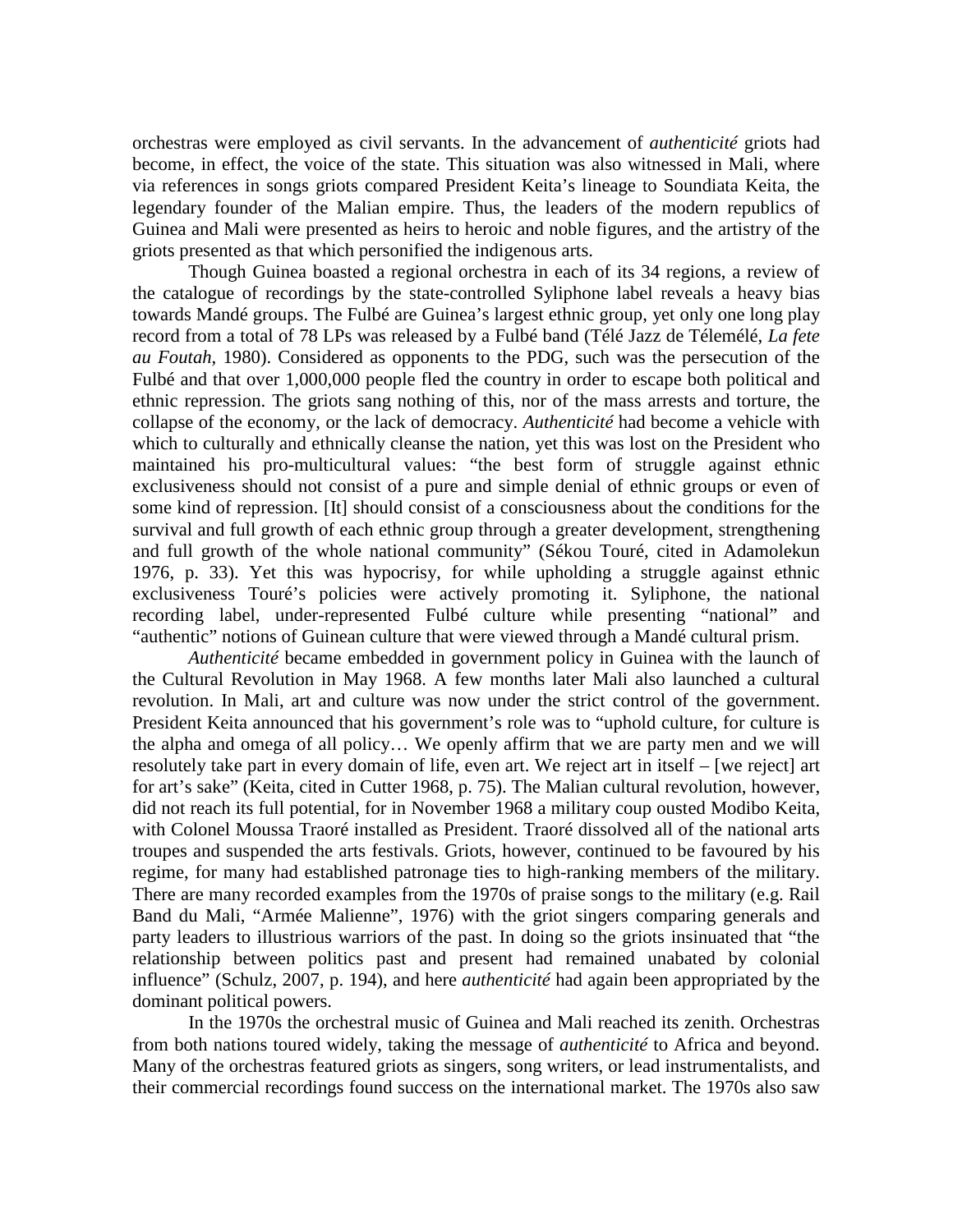the increasing militarisation of the governments of Mali and Guinea, as the regimes grew increasingly isolated and autocratic. Guinea's notorious Camp Boiro prison housed numerous political prisoners, as the nation closed its borders, banned all private trade, and slid into economic malaise. In Mali, demonstrations for democracy saw soldiers fire into crowds, killing over 100 people. Yet, in both nations the state sponsored orchestras continued their pro-government stance through songs which painted a far rosier picture of daily life.

By the 1980s West African music had become popular with an international audience, thanks largely to the tours and recordings of the orchestras. President Touré died in 1984. His successor, Lansana Conté, did his best to bury Touré's cultural legacy. All funding to the arts ceased, the orchestras disbanded, venues closed, and Syliphone stopped making records. The recording industry in Guinea suffered such a blow that it never fully recovered, and many of its orchestras disbanded through lack of government sponsorship. Public taste had also shifted, as audiences had grown tired of listening to musicians whom they considered tainted by the former regime.

In Mali, too, the era of the orchestras was waning, and prominent griots were criticised for their alignment with politicians and the military (Diawara 1997, 46). Having dominated the national culture for a generation, in the late 1980s the griots' supremacy was being challenged by musicians who bore no allegiances to royal lineages, rich patrons, or politicians. These musicians performed a style of music known as *wassoulou*. Ethnically distinct from the griots, their new style of music "rejected the wooden language of the griots and their eternal praise for a corrupted elite. The texts of the wassoulou music are closer to the people… to the earth, and the shanty town" (anon. 'Kamale ngoni', n.d.). Among Malians, wassoulou singers are regarded as being politically neutral, and the singers clearly demarcate their differences with the griots. When Nahawa Doumbia, a famous wassoulou singer, was asked "Can one regard you as a modern griot", she responded: "No, I am not a griot. The griots have through their songs and their music a function: they must sing the praises of the leaders. Me I sing what I want, I am not an instrument of social policy (Doumbia, cited in Cadasse 2000, translation by Counsel). This attitude was reinforced by other musicians in Mali, whose songs included lyrics such as "I need freedom of speech. I'll say what I like, I'll praise or slander whom I please" (Super Biton National de Ségou, 'Yere jabo', 1977, annotations). Stylistically, wassoulou music incorporated the concepts of *authenticité*. It used traditional musical instruments alongside of modern electric instruments, such as the guitar or synthesiser, to create new musical styles. Its lyrical content, too, borrowed from tradition to assert the positive values of the past and use these for the edification of their communities and culture.

In 1991 Mali's President Moussa Traoré was ousted in a coup, and in 1992 Alpha Konaré was elected as President. A former Education minister and Minister of Youth, Sports, Arts, and Culture, Konaré was a published author on cultural policy, and he focused on re-establishing an appropriate policy for Mali. He rejuvenated the arts festivals and regional arts troupes, and allocated greater funds to the performing arts. President Konaré recognised President Modibo Keita's role as a positive and pioneering force in the revitalisation of Malian culture, and in Guinea, Sékou Touré and his legacy were also being rehabilitated. In 2003 President Conté held a *soirée* for the former President's wife, and musicians from the Touré era performed homages to Guinea's independence leader.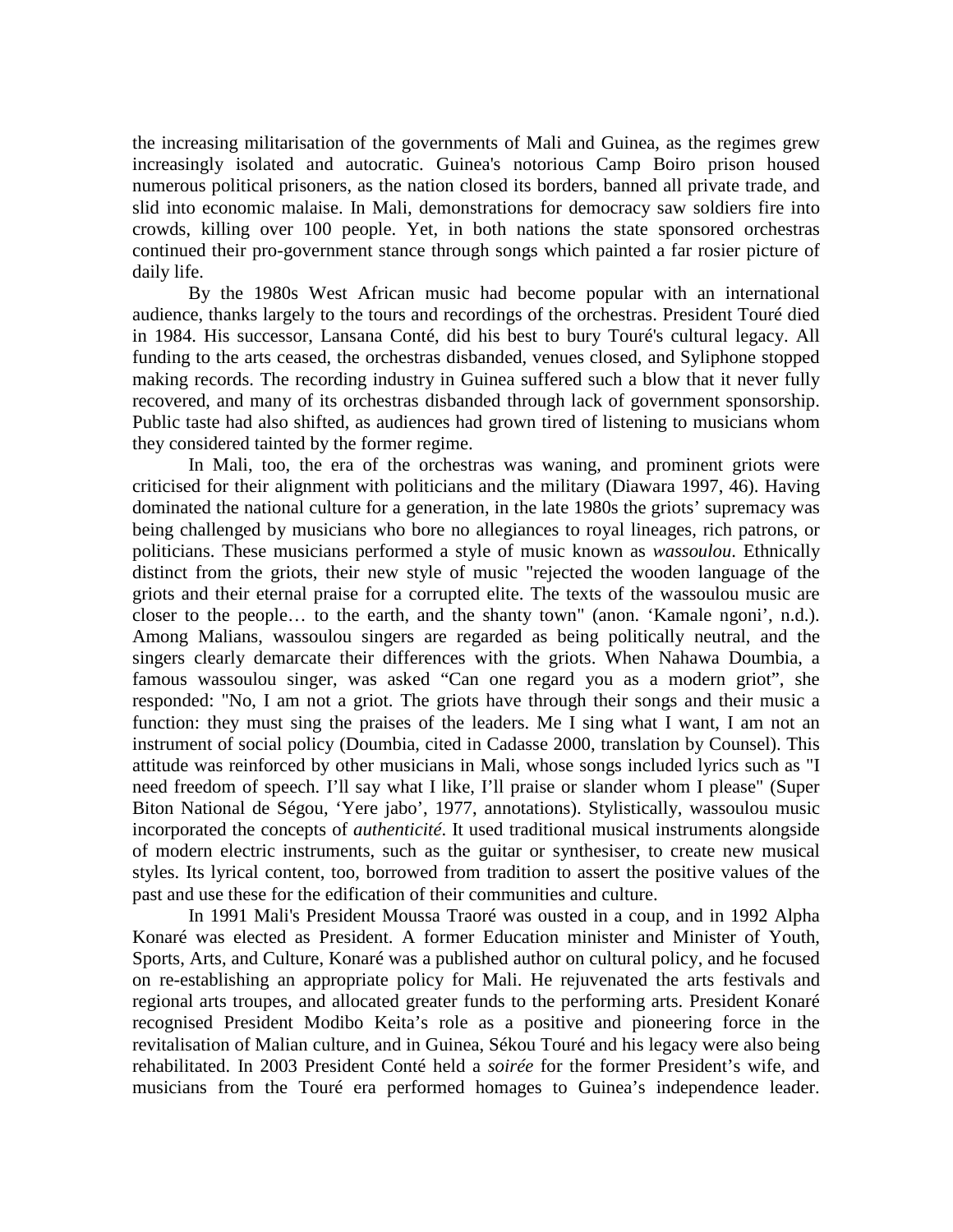Guinea's government has also backed arts programs such as the "Guinea Heritage, Culture and Tourism Festivals", and a few of the original orchestras have re-grouped and now tour the world.

Since the 1990s West African music has become one of the most popular styles of African music among international audiences. The music industry is big business in West Africa, and the pressures of globalisation on the industry have impacted in a number of ways. Not all governments have been as proactive as Mali's and Guinea's. In Senegal, musicians' experiments with rap and traditional music have been warmly received by audiences and critics, yet have been criticised by the government. The pervasive influence of rap and other American musical styles on the youth was viewed as a negative influence, with the government responding by ordering that 40% of all music on the radio be of French origin (Snipe 1998: 104). This policy harked back to the Senghor era, when French cultural influence was upheld and encouraged, a position which was in stark contrast to that of Guinea and Mali. In The Gambia one hears very little local music on the radio stations. For that matter, one hears very little African music at all. Rather, the airwaves are saturated with songs from the USA, which feature heavily-accented American announcers between the songs. The Gambia's response to the forces of globalisation indicate a lack of direction and a weakening of cultural policy, which has struggled to be implemented.

Throughout the region however, globalisation has impacted most heavily on the griots. The very word "griot" has been appropriated by the international media, with the term being incorrectly applied to all manner of traditional West African singers. Its pervasiveness underscores the effectiveness of the *authenticité* campaign led by Sékou Touré, which presented orchestras of griots as emblems of his nation's music, and promoted griot instruments, such as the 21 string kora, as icons of national tradition. The term "griot" has become intertwined with a romanticised concept of "story teller", especially among the African diaspora. Examples are numerous. Among artworks, for example, we find a painting called "The Griot", which is described as a "weaving of tales" of "ancestors and ghosts" (http://www.internetartfair.com/chambliss/griot.html). In literature, we find the text "Griot", which is an anthology of British multicultural prose with no direct connection to the West African griots and their artistry (http://www.birmingham.gov.uk). The American politician Newt Gingrich has been described as a griot (Hale 1998: 323), as have playwrights, actors, and dancers. These examples show that contemporary concepts of what constitutes a griot are unravelling, and within this amorphous context the rising generation of griots in West Africa seek to define themselves. Their efforts and endeavours emerge under a media gaze that has never been more intense, and if their tradition is to survive, the challenges which they face need to be addressed by cultural policies which would provide them with opportunities and purpose.

Though the era when *authenticité* was the official policy has passed, West Africa's artists still benefit from it. Musical styles which emanate from the local traditions remain very popular. Though West African musicians operate in a global economy, the success of artists such as the wassoulou musicians reaffirms that their nation's cultural traditions offer a wealth of material. It also reaffirms that *authenticité* achieved its purpose to "rehabilitate" the arts and culture after a lengthy period of colonial rule. The successes of contemporary artists, such as Rokia Traoré and Neba Solo, who bring to new global audiences West Africa's ancient musical traditions, underscores the achievements and influence of the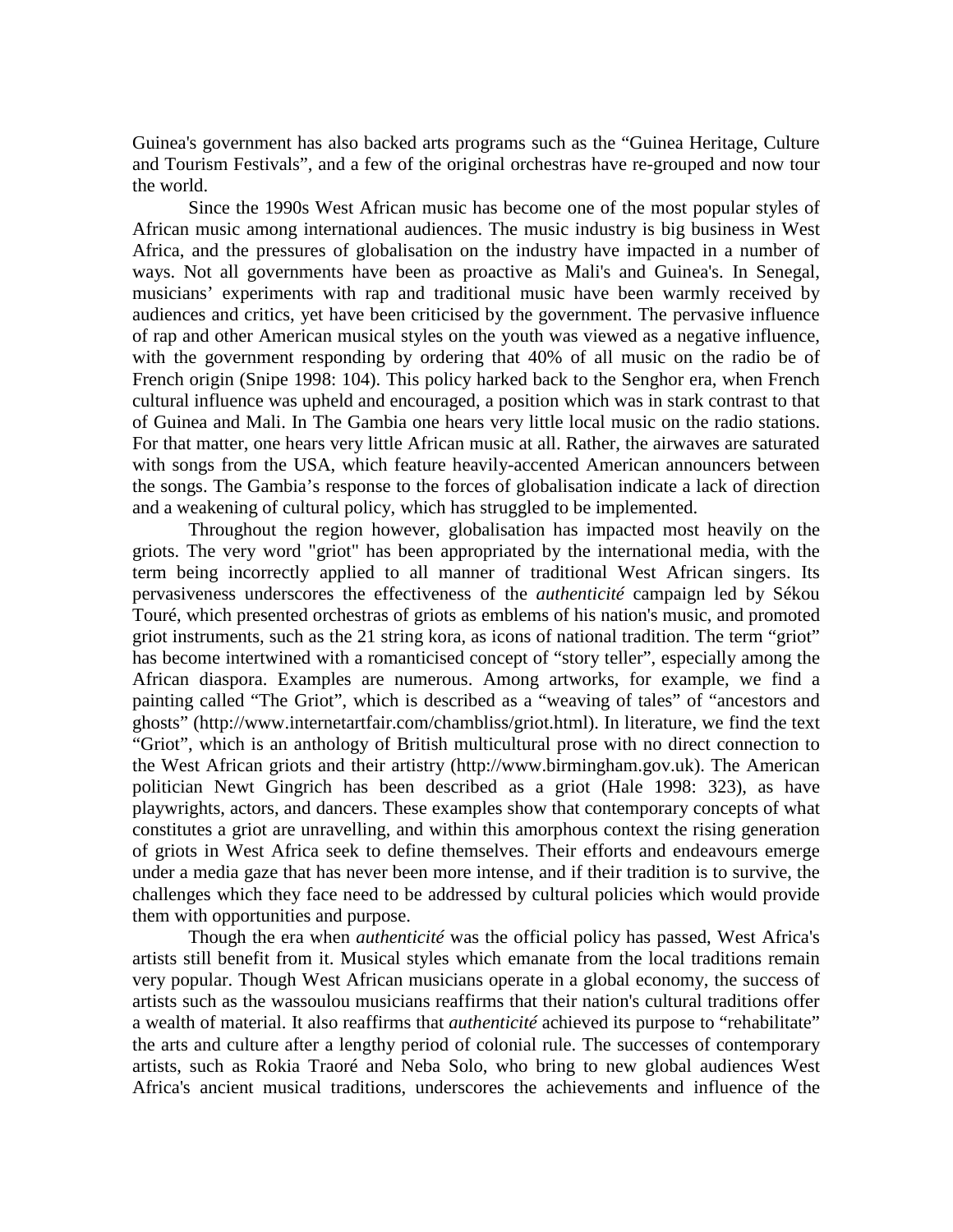*authenticité* movement.

## References cited

Ladipo Adamolekun, *Sékou Touré's Guinea* (London: Methuen & Co Ltd, 1976).

Anon., 'Kamale ngoni', *Indigo biography* (2003) <http://www.labelbleu.com/artist.php?lng=e&artist\_id=22> [accessed July 4 2007]*.*

David Cadasse, 'Rencontre avec une chanteuse intègre: la Malienne Nahawa Doumbia', *Afrik.com* (2000) <http://www.afrik.com/article245.html> [accessed July 4 2007].

Graeme Counsel, 'Popular music and politics in Sékou Touré's Guinea', *Australasian Review of African Studies*, 26.1 (2004), pp. 26-42.

Charles H. Cutter, 'The politics of music in Mali', *African Arts*, 1.3 (1968), pp. 38-39, 74- 77.

Manthia Diawara, 'Mande oral popular culture revisited by the electronic media', in *Readings in African Popular Culture*, Karin Barber, ed. (USA: Indiana University Press, 1997).

Wolibo Dukuré, *La festival culturel national de la République Populaire Revolutionnaire de Guinée* (Guinea: Ministére de la Jeunesse des Sports et Arts Populaire, 1983).

Thomas A. Hale, *Griots and Griottes: Masters of Words and Music* (Gainesville: University of Florida Press, 1998).

Horoya Band National, 'Alphabetisation', *Trio federal du pointe* (Syliphone, SLP 25, 1971).

Keletigui et ses Tambourinis, 'Mandjou', *Guinée an X*. *Orchestres Nationaux. Grand tierce musical* (Syliphone, SLP 8, c.1972).

Malian Ministry of Information, annotations *to Orchestre Régional de Ségou* (Bärenreiter-Musicaphon, BM 30 L 2601, c. 1971).

Bettina Migge and Isabelle Léglise, 'Language and colonialism. Applied linguistics in the context of creole communities', in *Language and Communication: Diversity and Change,*  Marlis Hellinger and Anne Pauwels (eds.), (Berlin: Mouton de Gruyter, 2007).

Ahmed Mohiddin, *African socialism in two countries* (London: Croom Helm, 1977).

Ruth Schachter Morgenthau, *Political parties in French-speaking west Africa* (Oxford: